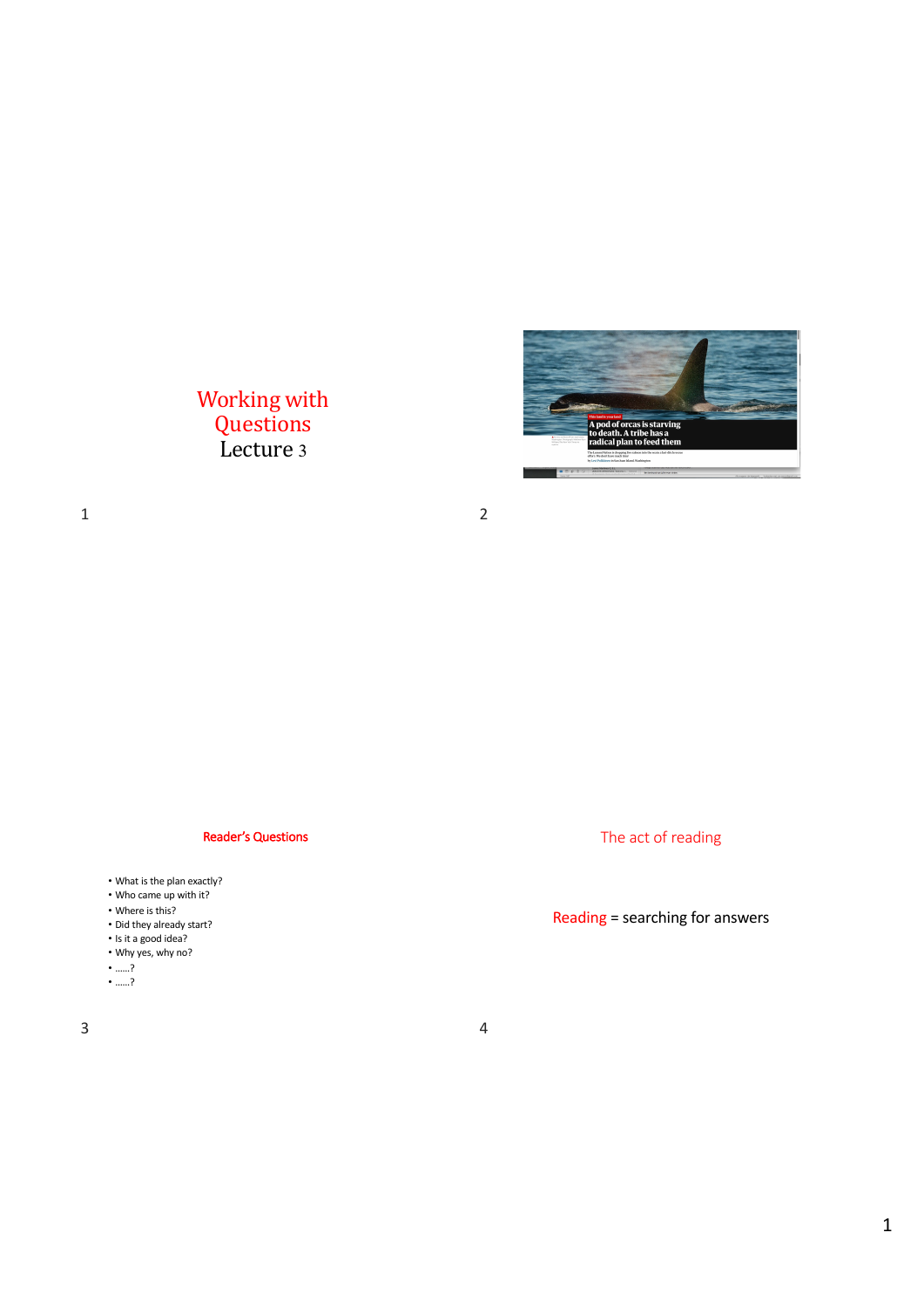# The act of reading

Writing = answering questions

Reading a scientific paper

?

Note the questions a paper should answer from the perspective of the reader

| Introduction: |   |
|---------------|---|
| Methods:      | 2 |
| Results:      | 2 |
| Discussion:   | 2 |
|               |   |

6

8

Reading a scientific paper ?

| Introduction: | What is the paper about? |
|---------------|--------------------------|
| Methods:      | What did we do?          |
| Results:      | What did we find?        |
| Discussion:   | What does it all mean?   |

### Pause the video a few minutes and try to identify *more specific questions*

| Introduction: | ? ? ? |
|---------------|-------|
| Methods:      | ??    |
| Results:      | ? ? ? |
| Discussion:   | ??    |

**II** PAUSE

5